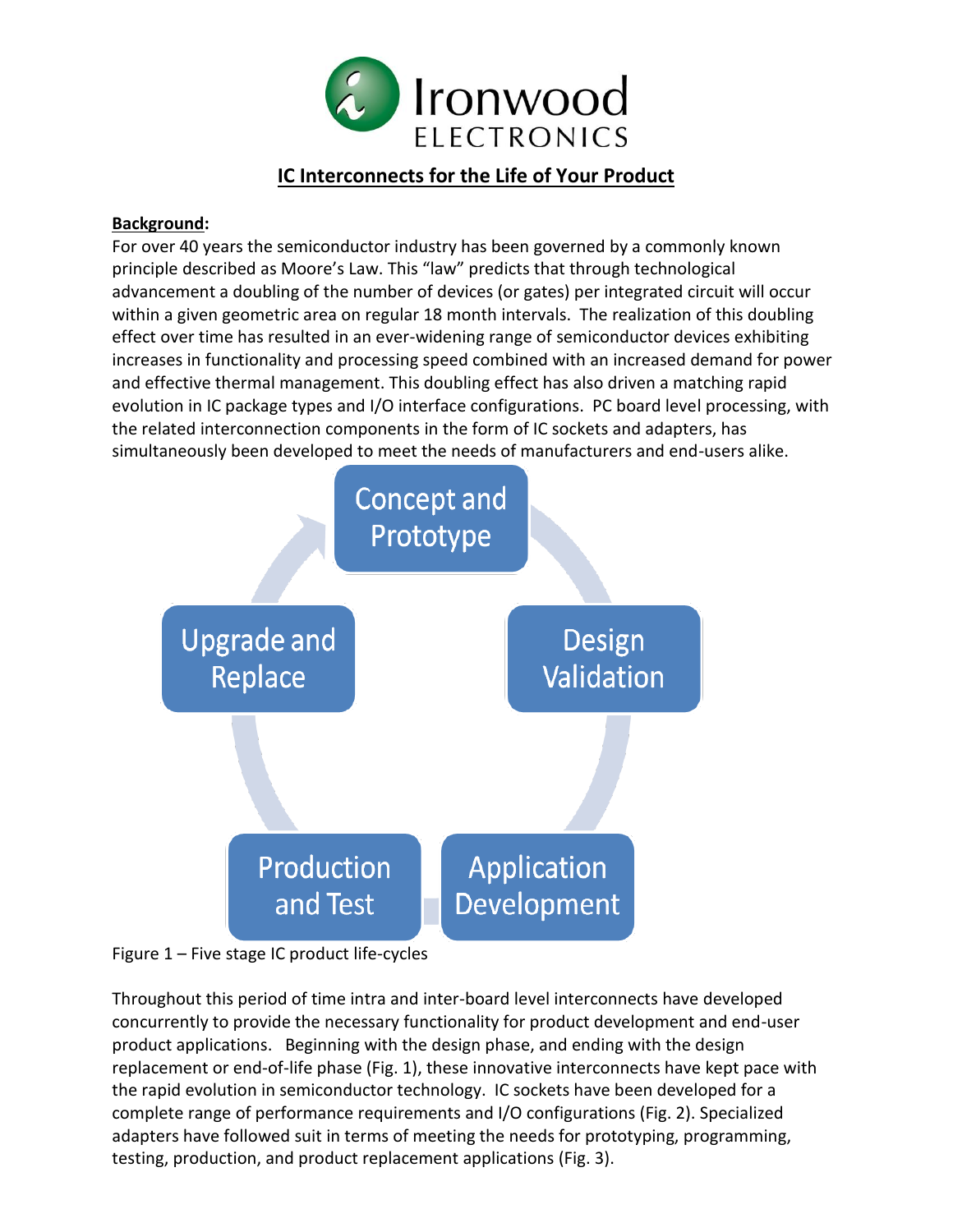|                            | <b>CONVEYASSING NAMERICA</b>             |                                    |                                                     |                                         |                                    |
|----------------------------|------------------------------------------|------------------------------------|-----------------------------------------------------|-----------------------------------------|------------------------------------|
| <b>Characteristics</b>     | <b>Embedded Wire</b><br><b>Elastomer</b> | <b>Spring Pins</b>                 | <b>Embedded Silver</b><br><b>Particle Elastomer</b> | <b>Diamond Particle</b><br>Interconnect | <b>Stamped spring</b><br>pins      |
| Bandwidth, GHz             | 8 to 10                                  | 6 to 12                            | 40                                                  | 40                                      | 20                                 |
| Endurance, Cycles          | 2K                                       | <b>500K</b>                        | 10K                                                 | <b>100K</b>                             | <b>300K</b>                        |
| Resistance, $m\Omega$      | 20                                       | 50                                 | 50                                                  | $\overline{3}$                          | 15                                 |
| Self Inductance, nH        | 0.15                                     | 1.1                                | 0.11                                                | 0.11                                    | 0.88                               |
| Max Current, Amp           | $\overline{2}$                           | 5                                  | 5                                                   | 5                                       | 8                                  |
| Temp Range, <sup>O</sup> C | $-35$ to $+100$                          | $-40$ to $+150$                    | $-40$ to $+100$                                     | $-70$ to $+200$                         | $-55$ to $+180$                    |
| Pitch, mm                  | 0.3 to 1.27                              | 0.3 to 1.27                        | 0.25 to 1.27                                        | $0.4$ to $0.8$                          | 0.5 to 1.27                        |
| Package Types              | BGA, QFN, QFP,<br><b>SOIC</b>            | BGA, LGA, QFN,<br><b>QFP, SOIC</b> | BGA, QFN, LGA                                       | LGA, QFN                                | BGA, LGA, QFN,<br><b>QFP, SOIC</b> |
| <b>Relative Cost</b>       | Lowest                                   | Highest                            | Middle                                              | Middle                                  | Middle                             |
| Lab test                   | $\sqrt{ }$                               | $\sqrt{ }$                         | $\sqrt{ }$                                          | $\sqrt{ }$                              | $\sqrt{ }$                         |
| <b>Production test</b>     |                                          | $\sqrt{ }$                         |                                                     | $\sqrt{ }$                              | $\sqrt{ }$                         |
| Field upgrade              | $\sqrt{ }$                               |                                    |                                                     |                                         | $\sqrt{ }$                         |
| Temperature test           | $\sqrt{ }$                               | $\sqrt{ }$                         | $\sqrt{ }$                                          | $\sqrt{ }$                              | $\sqrt{ }$                         |
| Kelvin test                | $\sqrt{ }$                               | $\sqrt{ }$                         | $\sqrt{ }$                                          | $\sqrt{ }$                              | $\sqrt{ }$                         |
| <b>Burn-in test</b>        |                                          | $\sqrt{ }$                         |                                                     | $\sqrt{ }$                              | $\sqrt{ }$                         |

Figure 2 – Range of IC sockets in terms of I/O count, spacing, and frequency with pictures **Market Trends:**

Beginning in the year 2000 a noticeable shift in market driving forces began to occur. The quest for higher and higher performance was often replaced by a need for lower and lower cost as semiconductor products spread into a widening range of new products across most major market segments. As this useable performance level began to peak, the need for reduced power capabilities continued to grow as battery life became more and more of a defining limitation on use. At the present time we discover that many markets are adequately served in term of performance, but many still are pressing for smaller and smaller devices capable of operating at lower and lower power levels with higher levels of functional integration. Coincident with this need for lower power is the growing need for flexibility in product design capability due to the high investment costs for new IC fabrication facilities and the limits this places upon new product development and eventual speed to market.

## **Technology Trends:**

The above-mentioned need for greater design flexibility, reduced power consumption, and shortened product introduction cycles have driven the major shift in IC technology we see today. This combination of market trends has required the development of semiconductor devices with increased functionality along with the ability to program in place based on intended use. This software flexibility has in many cases eliminated the need to commit dedicated hardware to defined functions. Both System-on-chip (SOC) technology and Programmable Logic Device (PLD) technology are examples of shifts which have occurred in response to important market needs. Field Programmable Gate Array (FPGA) technology has risen to the forefront with its ability to fill additional needs and is anticipated to grow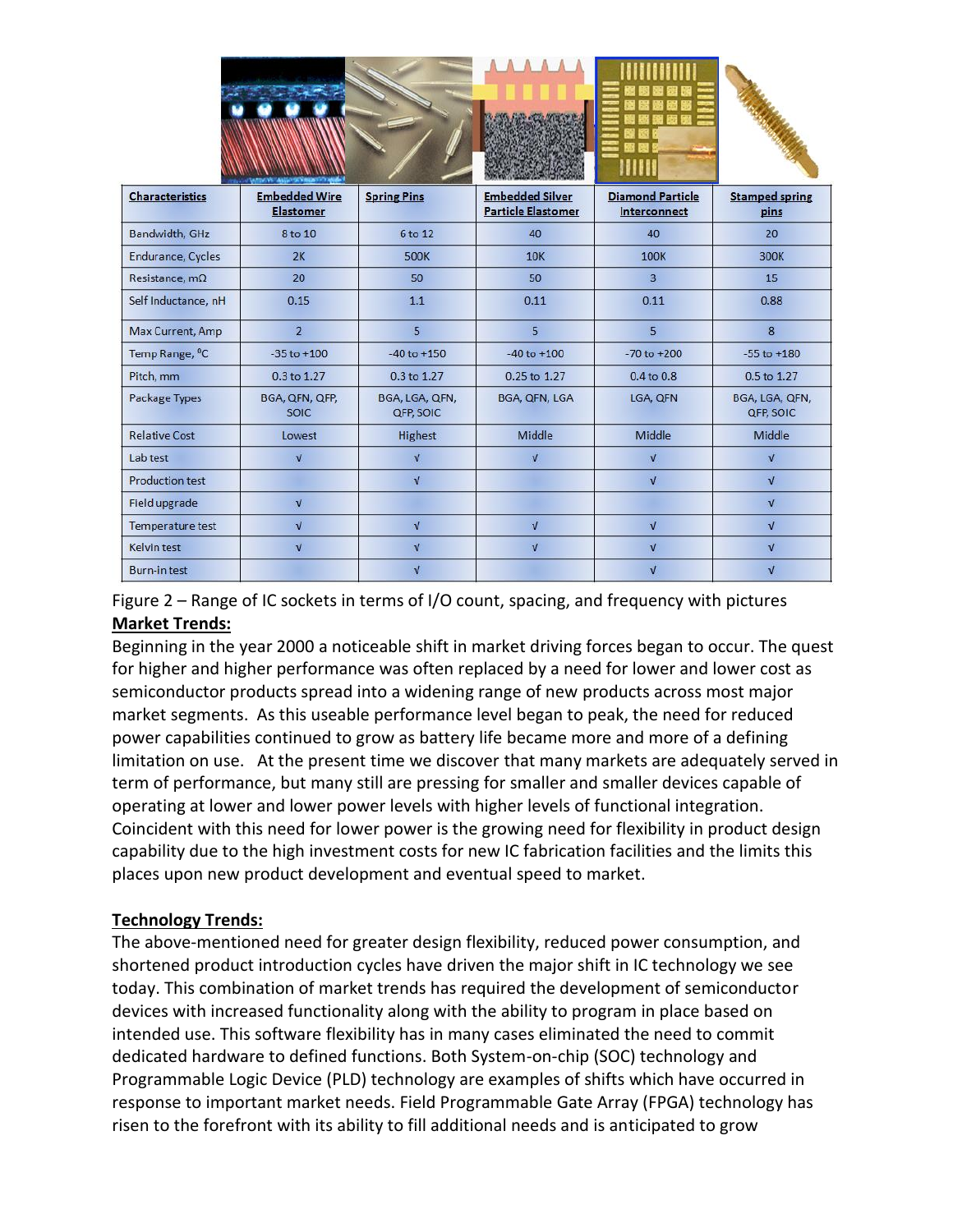significantly over the next several years as advances in technology take hold and more and more programmable devices replace those that are created for specific applications.

| Prototype<br><b>Phase</b> | <b>Design</b><br><b>Validation</b><br><b>Phase</b> | <b>Application</b><br><b>Development</b><br><b>Phase</b> | <b>Production</b><br><b>Phase</b> |
|---------------------------|----------------------------------------------------|----------------------------------------------------------|-----------------------------------|
|                           |                                                    |                                                          |                                   |
|                           |                                                    |                                                          |                                   |
|                           |                                                    |                                                          |                                   |

Figure 3 – Pictures of selective adapters for prototype, design validation, IC replacement and production applications.

## **Board–level Interconnect Technology:**

Board-level interconnect technology has continued to evolve in response to the aforementioned market and technology trends. (See Table 1) From a mechanical perspective both sockets and adapters have demonstrated increasingly dense patterns with greater variability in I/O configurations. Finer pitch interconnects with a variety of both standardized and custom configurations have become the norm. From an electrical perspective demands leading to improved impedance control and frequency response at reduced geometries have driven the development of new interconnect solutions. Working partnerships with IC manufacturers have been strengthened beginning with prototype development and continuing through the design verification and product application phases of new product introduction. This partnership commitment has continued into specific product requirements for end-user applications where flexibility in design and future upgradeability are the expectation and the need. Turnkey solutions are now available to both reduce cost and improve time to market where standard sockets and adapters are unable to meet unique customer specific requirements. Cost effective IC sockets and adapters for production and end-of-life IC continue to gain in importance.

## **New Technologies for the Life of Your Product:**

What is in store for the IC interconnect products of the future? Since these products evolve in response to the needs of the market, interconnect technology will evolve in close partnership with IC manufacturers and end-users alike. Novel sockets and adapters that enable quick